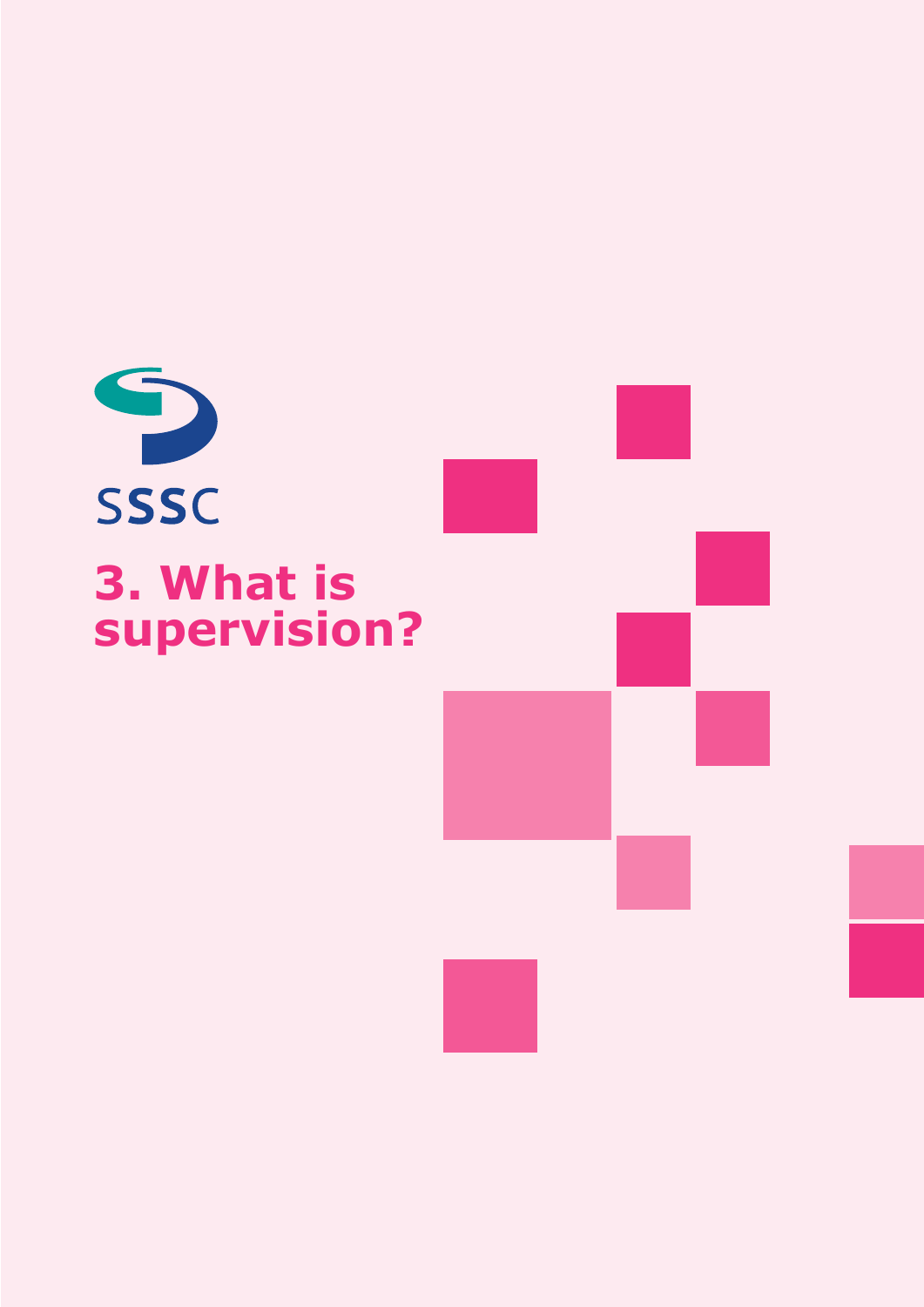By the end of this section the aim is that you will:

- be more knowledgeable about the different functions of supervision and your responsibilities as supervisee or supervisor
- have an awareness and understanding of some models of supervision and their relevance to your practice
- be able to critically analyse and evaluate the supervision policies in your workplace with reference to relevant models of supervision.

Section 2 on the context of supervision and its impact on the wider system may have felt abstract because it asked you to think broadly about the purpose of supervision. However, you will have seen there are contrasting ideas about supervision which have resulted in a variety of definitions and functions of supervision. Some of these may underpin the supervision policies in your own organisation. This section explores the variation in definitions and models in more concrete ways and provides guidance for further reading.

## **3.1. Definitions and functions of supervision**

Definitions of supervision tell us something about what supervision aims to achieve or the function(s) it intends to fulfil.

Although there are various definitions of supervision there are commonalities between them. Some place more emphasis on the organisational purpose of supervision while others focus more on the individual. When analysing the different aspects of supervision, some authors identify three functions, while others see the process<sup>10</sup> as having four (or more) functions. When reading this section, you will want to consider which definition has resonance in your practice context including how this has influenced your organisation's supervision policy.

IRISS Insight<sup>11</sup> on achieving effective supervision makes use of the Care Council for Wales' definition of the purpose of supervision for the organisation as:

## **'An accountable, two-way process, which supports, motivates and enables the development of good practice for individual social care workers. As a result, this improves the quality of service provided by the organisation.'**

The SSSC Step into Leadership website has the following description of supervision, which emphasises the professional development of the supervisee in the context of the organisation's aims and accountability, particularly in relation to people who use services:

## **'Supervision is a process which aims to support, assure and develop the knowledge, skills and values of the person being supervised (supervisee),**

 $10$ Throughout the learning resource supervision is referred to, and understood, as a process not an event.

<sup>11</sup>Kettle, M (2015) Achieving Effective Supervision, Insight 30. IRISS, www.iriss.org.uk Wonnacott, J (2012) Mastering Social Work Supervision, London, Jessica Kingsley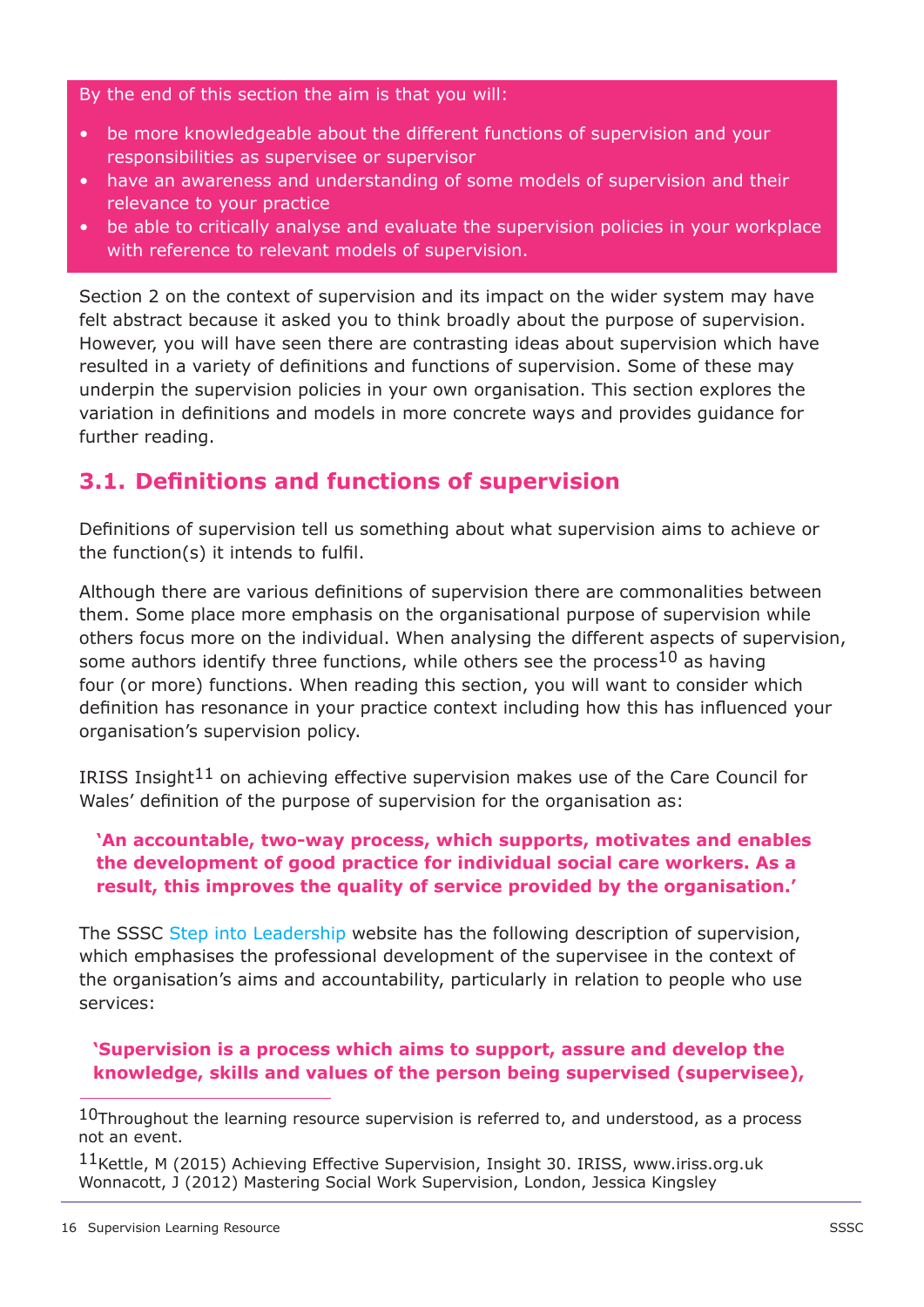**team or project group. It provides accountability for both the supervisor and supervisee in exploring practice and performance. It also enhances and provides evidence for annual performance review or appraisal; it sits alongside an organisation's performance management process with particular focus on developing people in a way that is centred on achieving better outcomes for people who use services and their carers.'**

Tony Morrison,  $12$  whose writing on supervision has had a strong influence in social work and social care, explicitly recognises personal and professional functions alongside the organisational. He also positions the overall purpose of supervision towards achieving best outcomes for people who use services:

## **'A process by which one worker is given responsibility by the organisation to work with another worker(s) in order to meet certain organisational, professional and personal objectives which together promote the best outcomes for service users.'**

This highlights the delegated (organisational) authority of the supervisor in relation to the supervisee. In contrast the definition given by Hawkins and Shohet<sup>13</sup> only indirectly recognises the organisation as part of the 'wider systemic context' and instead emphasises the shared professional responsibilities of supervisee and supervisor:

**'Supervision is a joint endeavour in which a practitioner with the help of a supervisor attends to their clients, themselves as part of their client practitioner relationships and the wider systemic context, and by doing so improves the quality of their work, transforms their client relationships, continuously develops themselves, their practice and the wider profession.'** 

A more recent definition<sup>14</sup> highlights not only the separate functions of supervision but also recognises how these may be assigned to more than one supervisor. This is likely to become increasingly common in integrated services and when staff may be line managed by someone from a different professional background.

**'Social work supervision is an interactive professional relationship and reflective process that focuses on the supervisee's practice, professional development and well-being, with the objectives of improving, developing, supporting and providing safety for the practitioner and their social work practice. It is distinct and different from counselling/therapy, direct practice and consultation. Supervision may occur through a traditional internal hierarchical arrangement or an external professional arrangement which focuses on all of the areas and objectives, or a mix of internal and external arrangements, which focus on particular areas and objectives.** 

<sup>12</sup>Morrison, T (2005) Supervision in Social Care: Making a real difference for staff and service users, 3rd ed. Brighton, Pavilion Publishing

 $13$  Hawkins, P and Shohet, R (2012) Supervision in the Helping Professions, 4th ed., Maidenhead, Open University Press

<sup>14</sup> O'Donoghue, K (2015) Issues and challenges facing social work supervision in the twenty-first century, China Journal of Social Work, 8:2, 136-149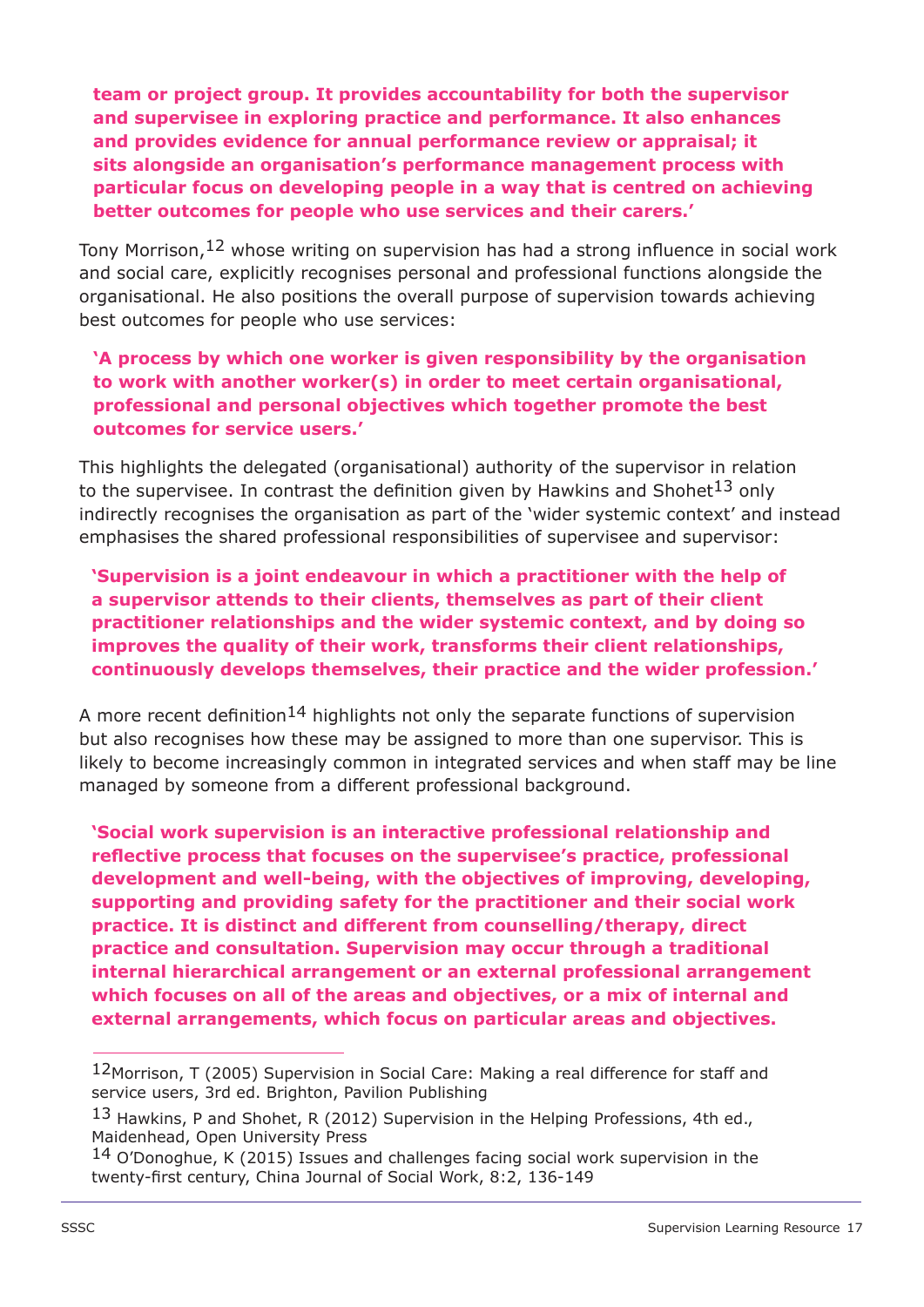## **The assigned or designated supervisors may be a line manager, colleague or external consultant/contractor or a combination of these where there is a mixed arrangement.'**

When considering how the overall purpose of supervision is broken down into different functions Inskipp and Proctor<sup>15</sup> identify three.

- Normative which they define as the shared responsibility of both supervisor and supervisee to monitor standards and practice in a way which is ethical and reflects the value base<sup>16</sup> of the profession.
- Formative which they see as the shared responsibility for the supervisee's development.
- Restorative given the nature of the work supervision needs to provide a restorative space to explore the impact and for the practitioner to re-charge.

Morrison uses different language and adds a fourth element in the functions of supervision:

- competent, accountable performance/practice (this may be referred to as the managerial function)
- continuing professional development
- personal support
- engaging the individual with the organisation (mediation).

Morrison refers to this fourth aspect as the mediation function and highlights the way supervision includes the upward and downward flow of information in organisations. The table in Appendix 1 provides a more detailed description of some of the tasks Morrison identifies as contributing to each function.

Importantly, Morrison sees 'personal support' as a function in its own right as do Inskipp and Proctor when they refer to the 'restorative' function. In contrast, Hughes and Pengelly purposefully do not define support as a separate function. This is because they are concerned that supervisees' own needs could take precedence over the needs of people who use services. They choose instead to think of support as an element underpinning the three key functions of supervision which they identify as:

- managing service delivery
- facilitating practitioner's professional development
- focusing on practitioner's work.

 $15$ Inskipp and Proctor, cited in Davys, A and Beddoe, L (2010) Best Practice in Supervision: A guide for the helping professions, London, Jessica Kingsley.

 $16$ One place where professional values are outlined is in professional Codes of Practice. For workers in Scotland's social services this is the SSSC Codes of Practice for Social Service Workers and Employers (2016).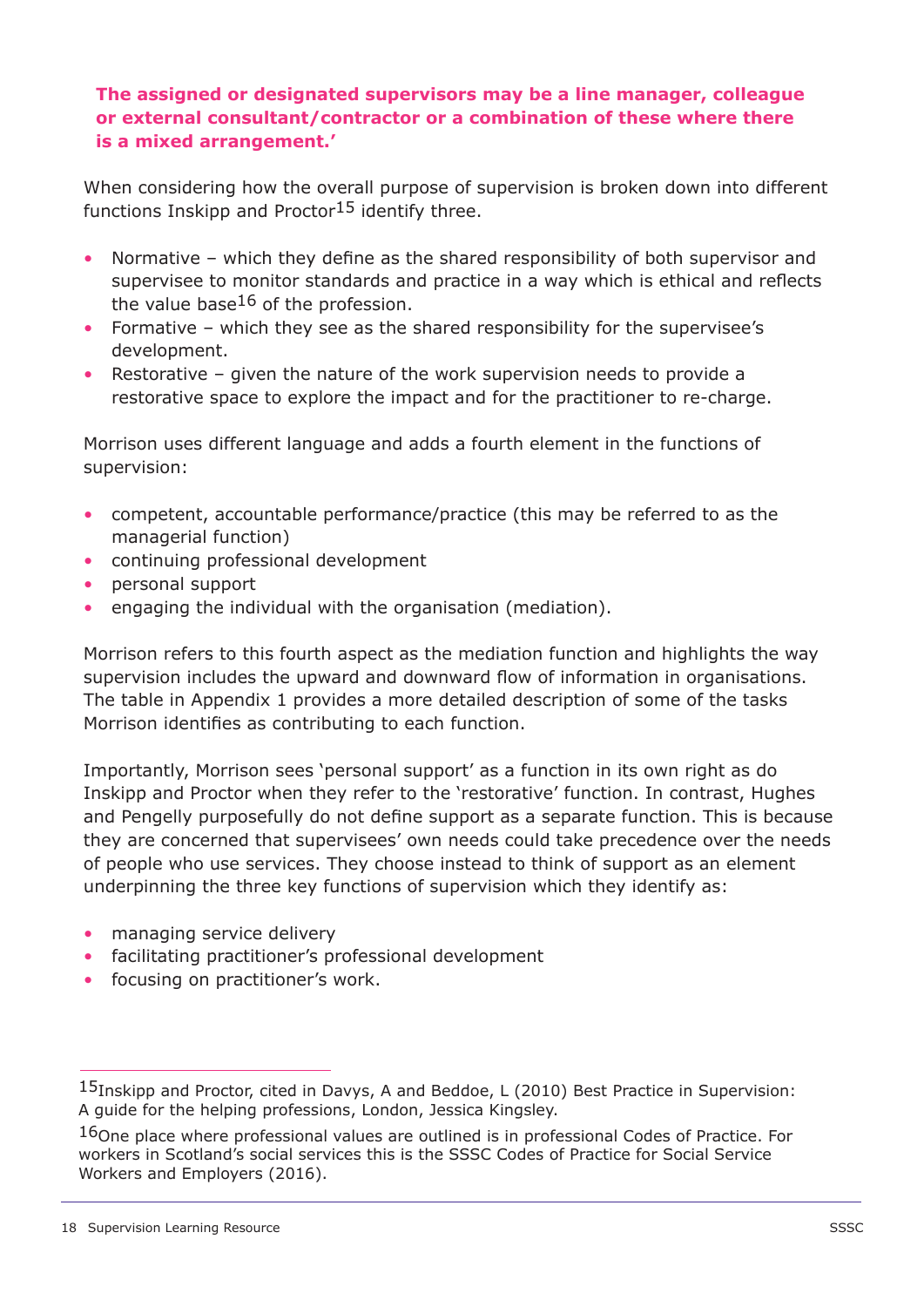Hughes and Pengelly emphasise that there are effectively three participants in supervision. While people using services are not physically present in the room, it is vitally important both supervisor and supervisee actively consider their perspective. It can be helpful to hold the image of a triangle (representing supervisor, supervisee and people using services) as a means of making sure attention stays focused on outcomes for people who use services.

## **Exercise 4**

## **Find the supervision policy in your organisation**

Was it easy to access? Is it referred to regularly? Read it and identify the extent it explicitly draws on and integrates the functions of supervision you have just read about. Is it possible to identify the key theories or principles which have informed the policy?

## **Consider your own experiences of supervision in the organisation where you currently work**

To what extent are the functions outlined in your organisation's policy put into practice? Is there a balance across different functions? If so, how is this achieved? If not, what aspects of supervision seem to take priority and why?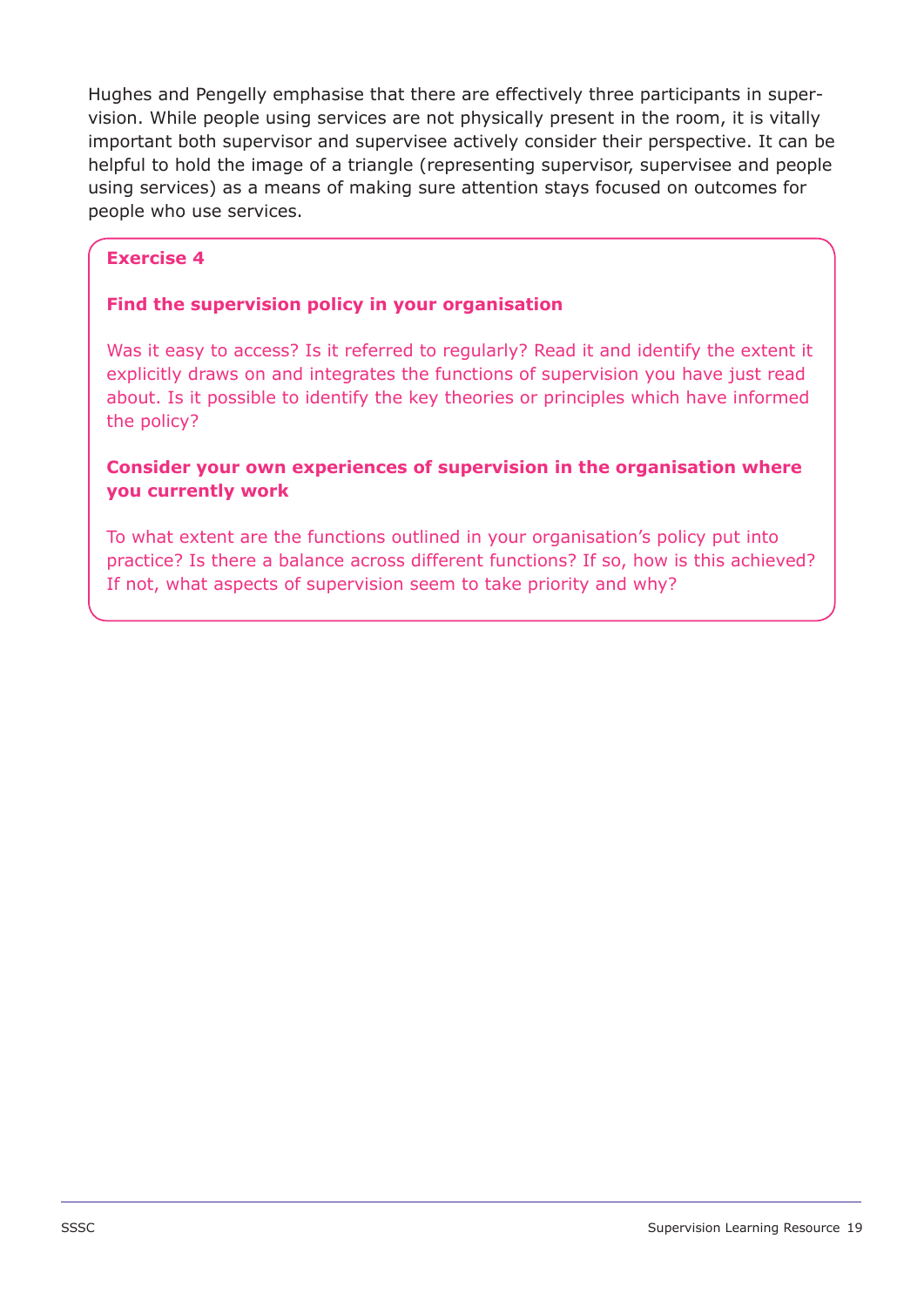It can sometimes be helpful to look at another organisation's supervision policy to help think about what your organisation does well and what it might want to change. ENABLE Scotland has developed its supervision policy and practice and its head of learning and professional development reflects on the process below, with links to the template (Appendix 2) currently used to record supervision.

#### **Supervision to support personalised services**

ENABLE Scotland recently revised its approach to support and supervision to better support personalised services. We used a proactive and dynamic approach for this task. A group of staff met to try, learn, adapt and improve the existing approach and to troubleshoot issues. We used participative leadership, person centred approaches, a focus on the outcomes of the people we support, the European Foundation for Quality Management (EFQM) quality framework and the SSSC competencies of the Continuous Learning Framework to underpin development of the system and processes. The staff used a quick turnaround and followed an iterative plan, do, check, act, approach. This enabled the paperwork to improve as it was trialled.

We chose to use open questions to encourage first line managers and personal assistants to focus on resilience and strength. For example, staff members are asked 'What are your successes? What are you pleased about?' They are also asked 'What will you focus on to help people using services move towards personal outcomes?' Workers are encouraged to seek feedback from others. This complements a 'no blame' improvement culture where staff members have coping strategies beyond the supervision sessions.

See the current form we use to record supervision in Appendix 2. This is merely a support to good conversation and open dialogue in supervision and will be reviewed again based on feedback from ENABLE Scotland staff on its usefulness.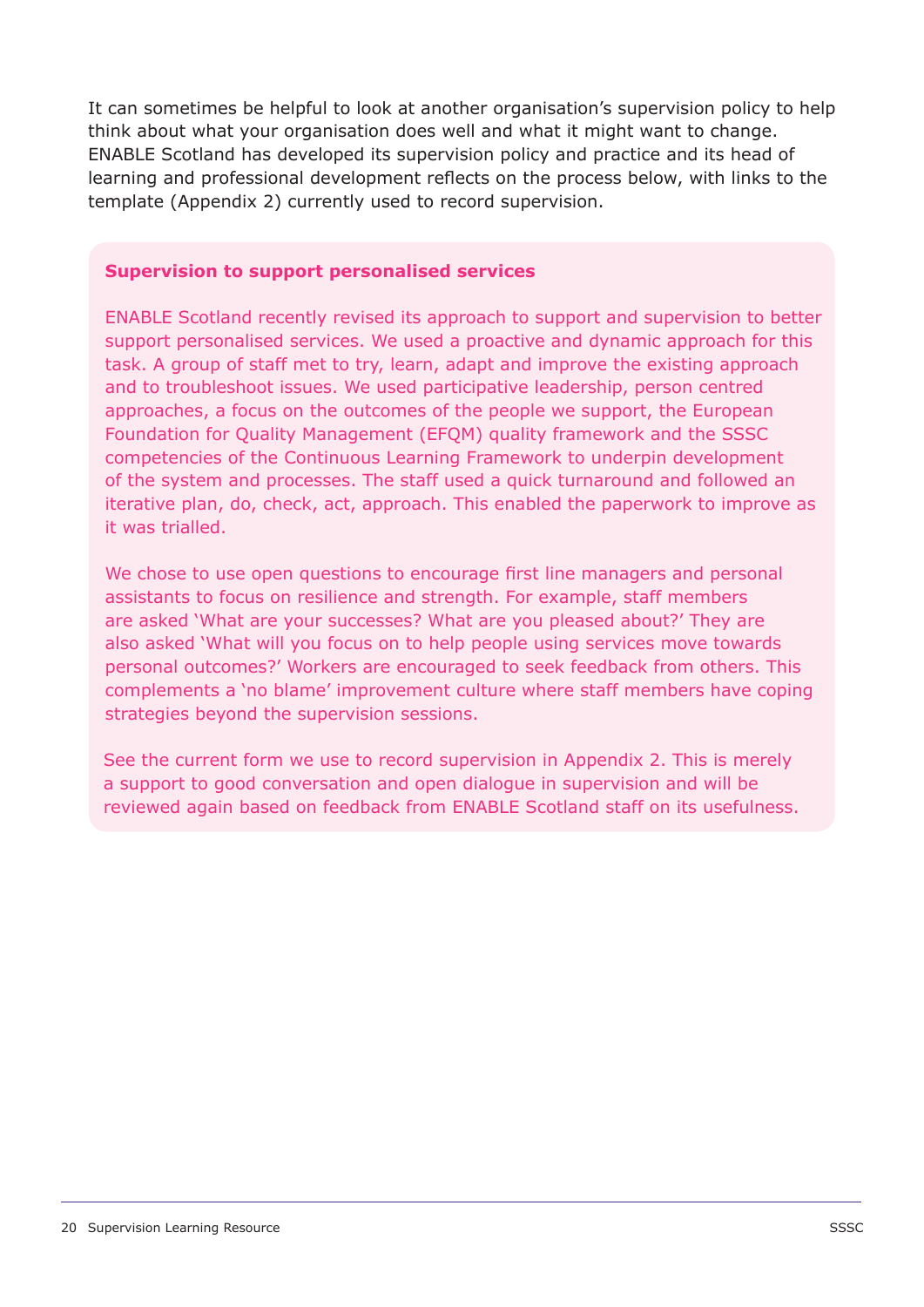Midlothian Council has also reviewed and amended its supervision policy to strengthen its focus on outcomes for people who use services. Its practice learning and development manager (health and social care) outlines the process taken on the next page.

## **Midlothian Council's review of their supervision policy**

A small group of team leaders across adult and social care and children and families worked with the learning and development manager to review Midlothian Council's supervision policy. We considered a range of outcomes-based supervision policies. After consulting staff and several drafts, we wrote and adopted an outcomes-based supervision policy and guidance.

We recognised the risk at this point was a lack of implementation. Through the initiative of key team leaders and learning and development staff we took forward a number of actions.

- Development of an observed practice template to use for annual feedback with staff in relation to their practice.
- Small group to plan a training day on planning and implementing group supervision – this was identified as an important part of implementing a range of methods of supervision.
- Ongoing training in effective supervision skills to provide support and practical tools/frameworks for developing supervision practice.
- Gathering feedback from team leaders about how they were shifting their approaches in supervision, for example starting with developmental areas, asking the staff member to prioritise eight most important areas of work for discussion to avoid an overly case management approach.
- Linking supervision policy to the appraisal process so both are outcomes instead of objectives based.

On reflection, the integration (of health and social care) agenda was not addressed alongside developing the supervision policy. The different understandings of supervision and reflection between health and social care provide a range of new steps in the journey of implementation and ultimately ensuring improved outcomes for people using services and carers.

The Changing Lives: 21st Century Review of Social Work report<sup>17</sup> identified the need for practitioners to be both autonomous and accountable. Autonomous does not mean the practitioner is entirely independent but implies they are able to make decisions appropriate to their role and function. Accountability is about being able to explain how and why the practitioner made those decisions. The authority you have (delegated by your organisation and because of your professional and personal

<sup>&</sup>lt;sup>17</sup>Scottish Executive (2006) Changing Lives: Report of the 21st Century Social Work Review, Edinburgh: Scottish Executive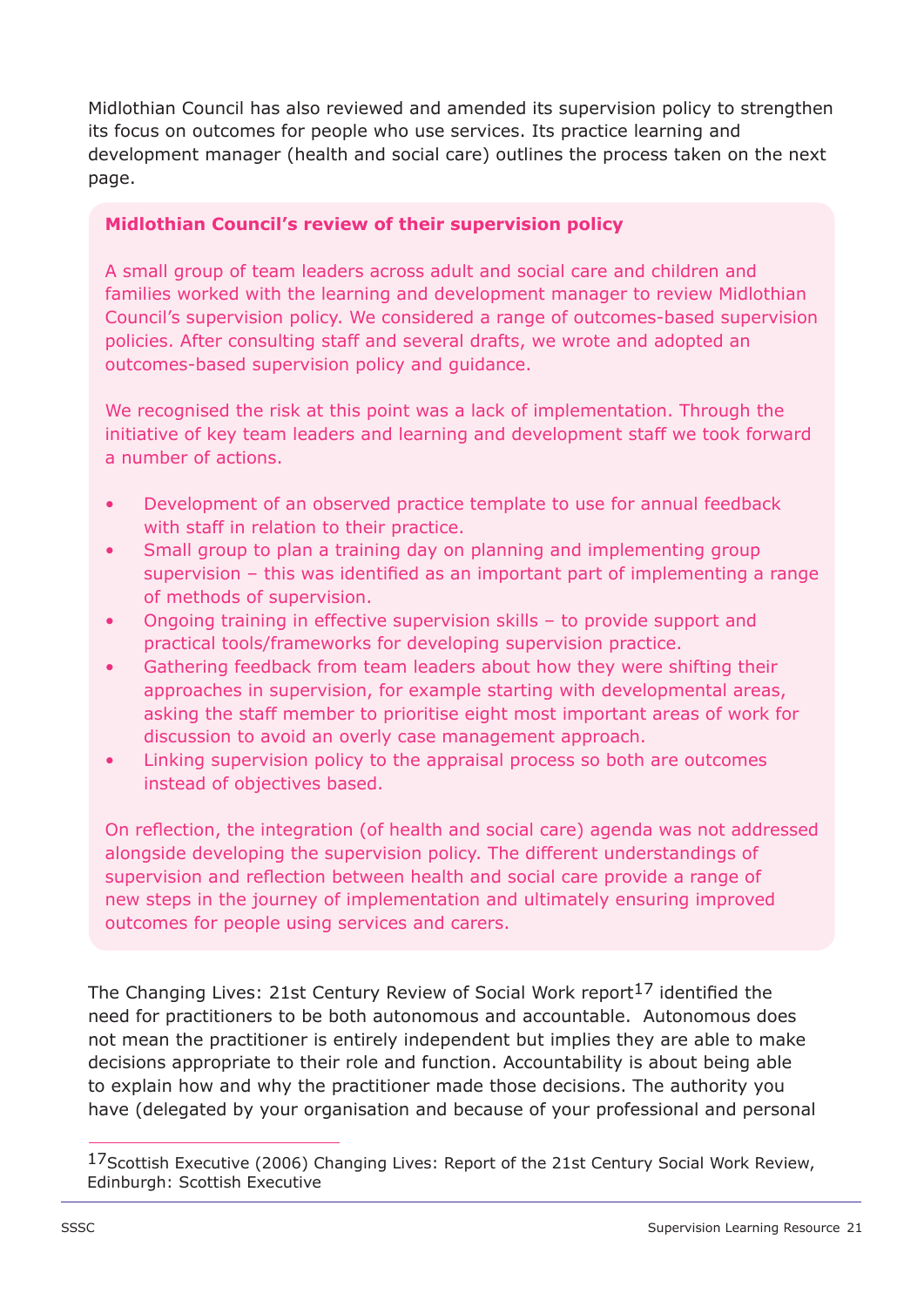experience) and the authority of your supervisor/supervisee will be relevant when considering the appropriate balance between autonomy and accountability. Reflecting on the definitions and functions of supervision should start to trigger thoughts for you about the authority you assume exists in your supervisory relationships. While all definitions highlight the managerial responsibilities held by supervisors, these responsibilities do not absolve the supervisee of practice (and professional) responsibilities or of all authority to make decisions in work situations. There will be some areas of authority which are negotiated between supervisee and supervisor and others which are assigned to one or other because of their role and responsibilities or their professional background and/or experience.

## **Exercise 5**

Several models of supervision emphasise the shared responsibility that supervisor and supervisee have for making sure supervision is effective. In the example given by ENABLE Scotland this extended to joint responsibility for the design of the supervision process itself. Can you describe the ways you feel responsibility is shared in your own supervision and reflect on ways this could be enhanced?

# **3.2 Balancing the functions of supervision**

You have now considered the different functions of supervision. Using Morrison's framework these include the management, support, development and mediation functions. In Scotland, Changing Lives<sup>18</sup> noted a concern that supervision had become too weighted towards the managerial function. Many writers have identified how the management function may dominate  $19$  with the result that supervision focuses too much on performance monitoring and caseload management. There is a risk of this happening when all four functions are included in a single supervisory relationship as is common in social work teams.

There are many reasons for this imbalance to occur. Where the **management** function dominates it may be because:

- there is significant pressure to report on work to funders, senior management and inspectors
- there is an aversion to risk and a presumption that one way of managing this is to make sure that comprehensive information is collected and scrutinised

<sup>18</sup>Scottish Executive (2006) Changing Lives: Report of the 21st Century Social Work Review, Edinburgh: Scottish Executive

<sup>19</sup> Noble, C and Irwin, J (2009) Social Work Supervision: An Exploration of the Current Challenges in a Rapidly Changing Social, Economic and Political Environment, Journal of Social Work, 9(3), pp. 345–358

Gordon, R. and Hendry, E. (2010) Supervising Assessments of Children and Families: The role of the front-Line managers, in J. Horwath (ed.) The Child's World: The Comprehensive Resource to Assessing Children in Need, 2nd ed. London, Jessica Kingsley

O'Donoghue, K (2015) Issues and challenges facing social work supervision in the twentyfirst century, China Journal of Social Work, 8(2), 136-149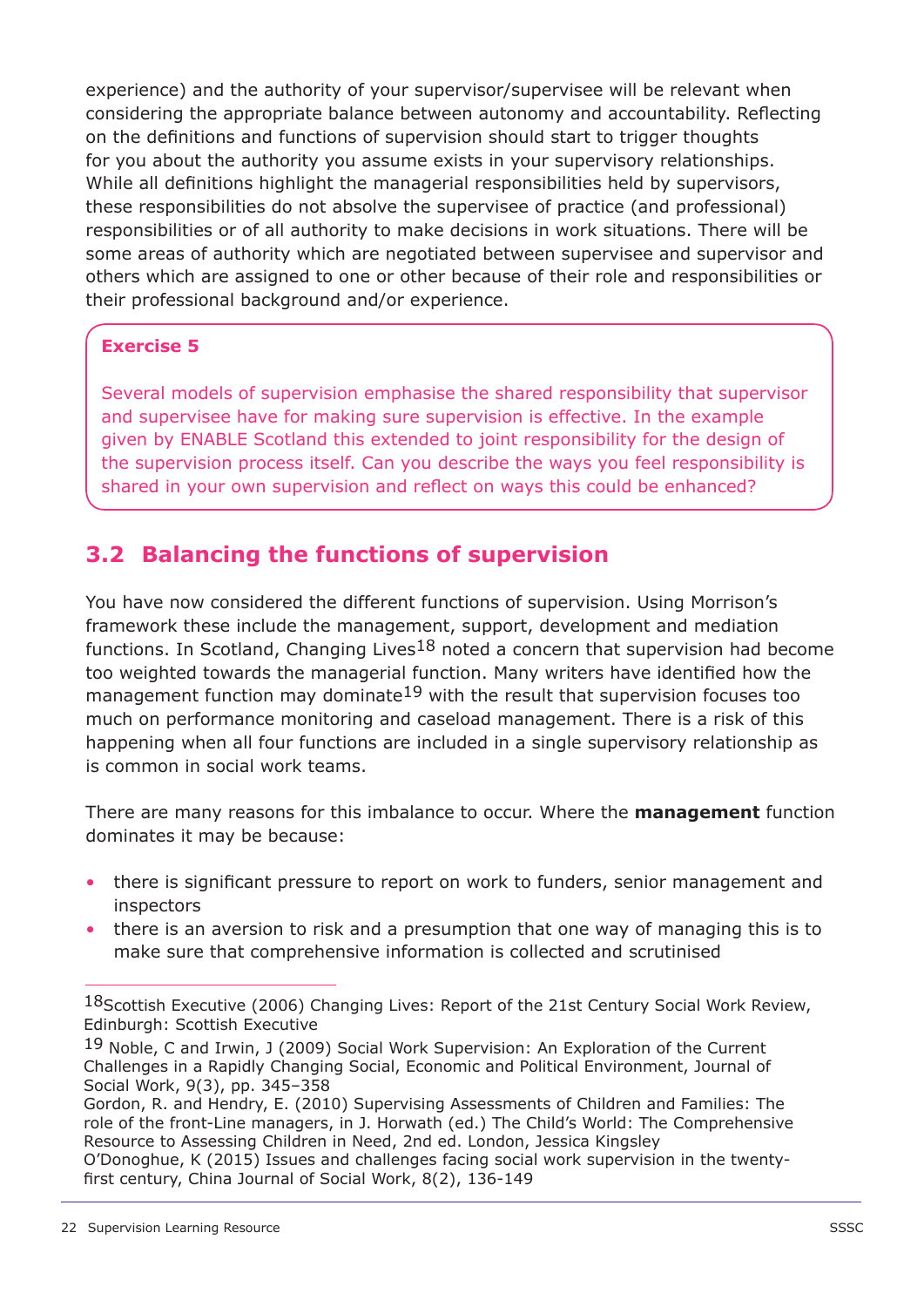- there is a lack of trust between the participants in supervision
- the culture of the organisation is defensive
- the supervisor is uncomfortable with her/his authority and over compensates by being excessively demanding
- the supervisor is less comfortable in the support role and/or lacks the skills to promote development or reflection.

In other situations the **supportive** function may dominate. This might be because:

- the supervisor is aware of the pressure her/his staff are under and tries to compensate by being protective
- the supervisor is uncomfortable with her/his authority and overcompensates by being excessively nurturing
- the boundary between personal and professional issues is unclear and the supervisor gets pulled into a counselling/therapeutic role<sup>20</sup>
- the supervisee is not fully confident in their professional role and can be overly dependent on the supervisor
- the organisation has a tough 'macho' culture and supervision is a compensatory space.

The value of a four function model in a single supervisory relationship is that both parties (supervisor and supervisee) have to manage the balance between functions. In a consistent supervisory relationship you can often work through the tensions even if there is no perfect solution. One of the best remedies for an imbalance in the functions is to consciously reintroduce those elements that have gone missing. A supervisor may pose a learning question to shift the conversation into development or introduce a team or organisational perspective (**mediation**) to shift the focus from more personal discussion.

In some organisations, one approach is to separate the functions of supervision and give these to different people. Bradley and Hojer<sup>21</sup> explore contrasting practice in the UK and Sweden where there is often a divide between line management and consultation. If you are working in a context where the functions of supervision are split, you will want to consider the benefits of this for you, for people who use services and carers and for the organisation. For example it can help to make sure the space for reflection is not lost. A shared supervisory arrangement can create its own challenges. Where there are two people sharing responsibility for the four functions the split may be between an operations manager, who attends to work flow issues, performance monitoring and organisational requirements and a practice or clinical supervisor whose focus is on the practitioner's development and support, sometimes in the context of a particular profession. This may help to make sure professional development and/or support needs are addressed. However if the roles

<sup>20</sup>Cousins, C (2010) 'Treat Me Don't Beat Me' … . Exploring Supervisory Games and Their **Effect** 

<sup>&</sup>lt;sup>21</sup>Bradley, G and Hojer, F 2009 Supervision reviewed: reflections on two different social work models in England and Sweden, European Journal of Social Work, 12 (1 ), 71-85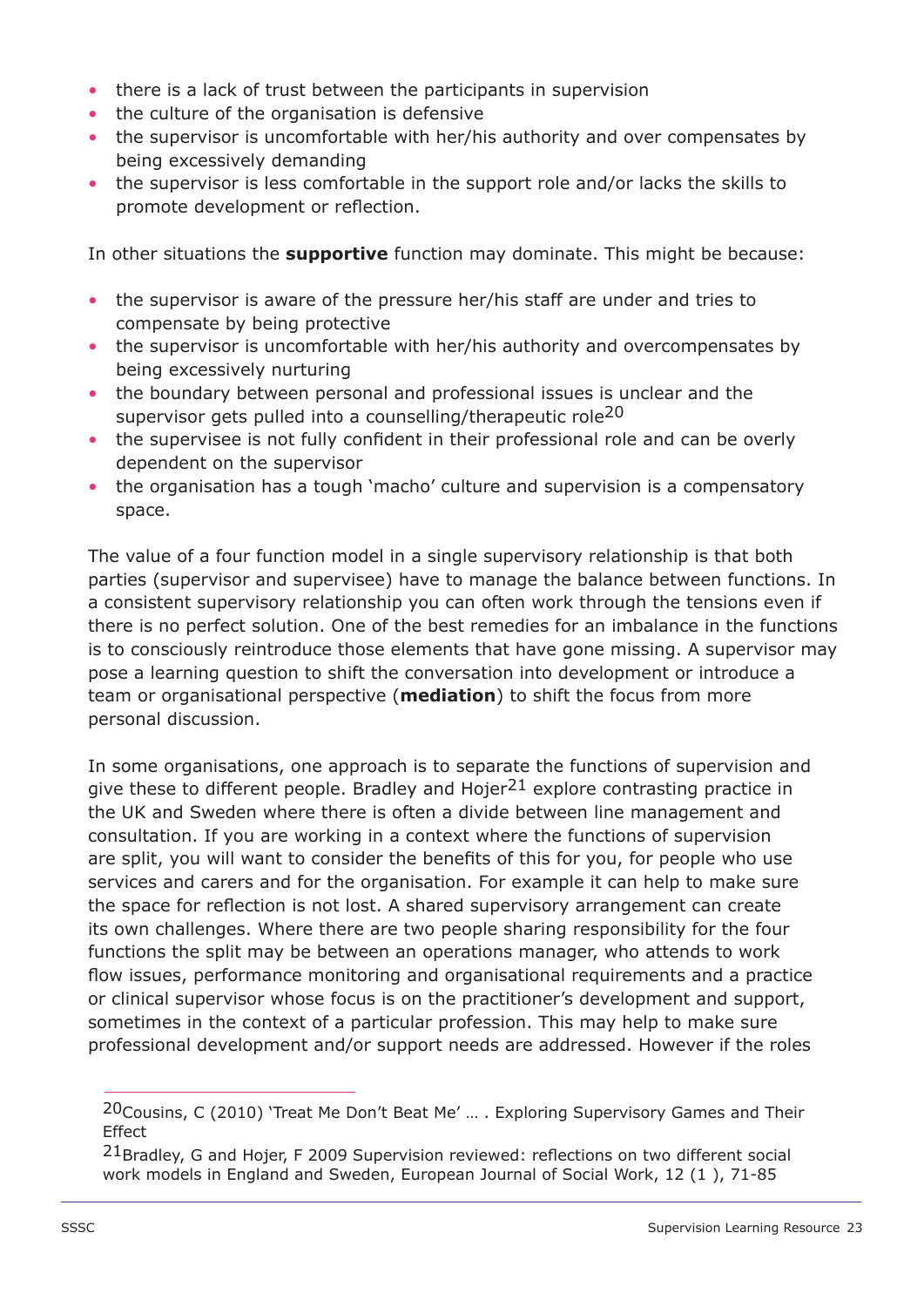and responsibilities are not clearly defined and understood by all parties involved the practitioner can:

- receive conflicting messages
- fall between two possible sources of support because of assumptions the other person is providing something they are not
- exploit differences between supervisors to avoid tasks or responsibilities.

If you supervise (or are supervised) in a work setting where the functions are allocated to different people, it will be useful to think about how to minimise or avoid some of the potential difficulties including fragmentation, duplication and omission. At a minimum, we recommend you have occasional three-way meetings to discuss arrangements and explore the kinds of challenges that may arise as well as making the most of the benefits.

There is an increasing focus on integration in social services and it is not unusual for someone from a different professional background to supervise staff. In these instances, the different functions may be distributed across two or more members of staff. If this is part of your experience, as a supervisor or supervisee, or you are thinking about the possible benefits this may bring, there is a short film (Supervision in an integrated setting) on the Social Care Institute for Excellence (SCIE) website which shows how practice in an integrated setting can be enhanced by 'complementing line management supervision with clinical and professional supervision'.

## **Exercise 6**

What do you think would be the best possible arrangements for supervision in your organisation? What would the challenges be and how could they be addressed?

## **3.3 Outcome focused supervision**

There has been an increased emphasis on improving outcomes for people who use services and for carers in recent years. In part, this has been in response to evidence that, despite extensive input from social care and social work services, there was limited impact on some people's day to day, lived experience<sup>22</sup>. This emphasis is also informed by shifts in the balance of power between professionals and people using services so individuals have a greater role in designing and commissioning their own support. Reflecting this focus on outcomes for people who use services and carers, there has been a similar shift in supervision with the development of policies which encourage supervisees/supervisors to use an outcome focused approach in supervision sessions.

<sup>&</sup>lt;sup>22</sup>Scottish Executive (2002) "It's everyone's job to make sure I'm alright", Edinburgh, Scottish Executive